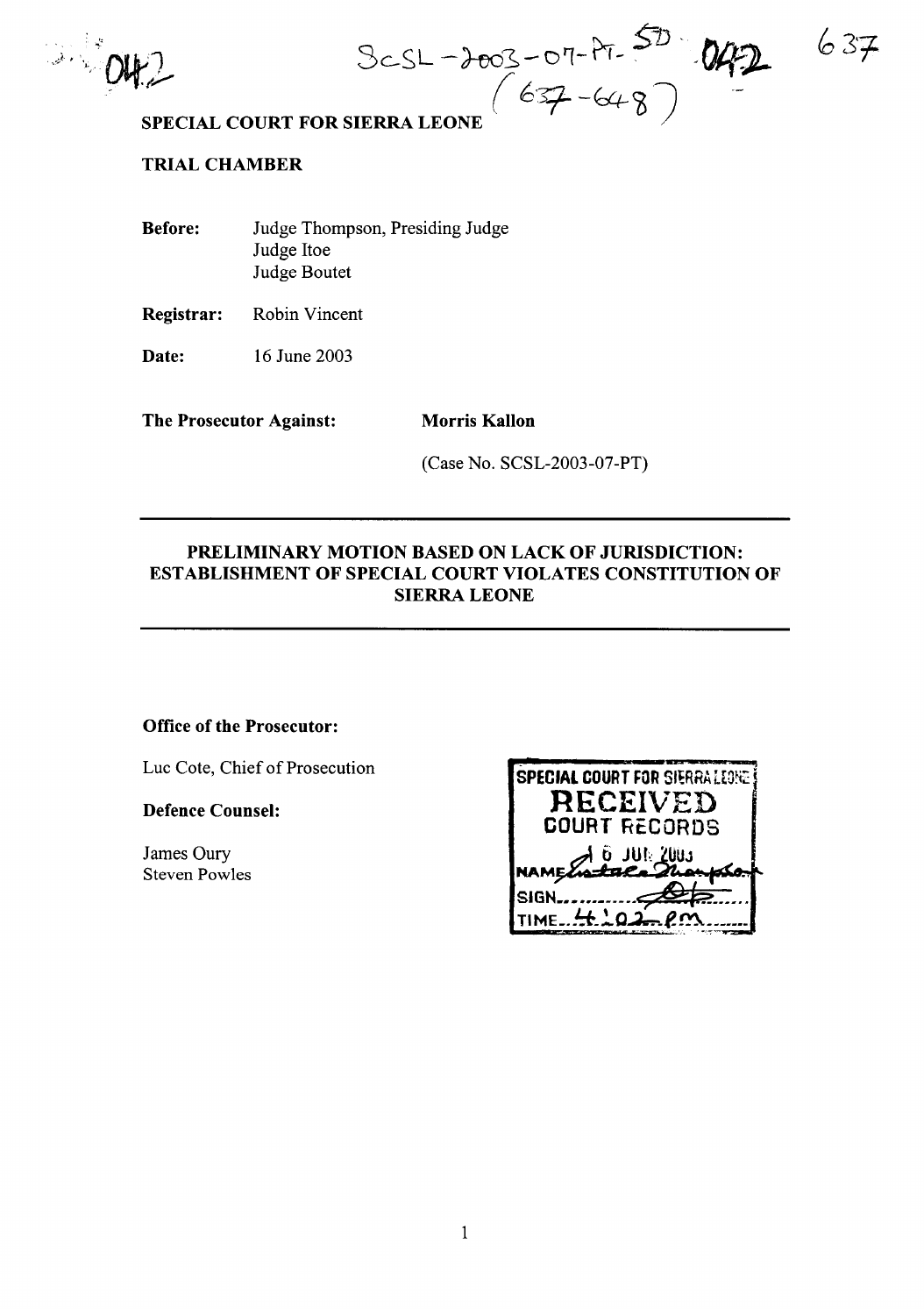# *Introduction*

- 1. Rule 72 of the Rules of Procedure and Evidence provides that preliminary motions by the accused include *inter alia* objections based on lack of jurisdiction.
- 2. It is submitted that in creating the Special Court by agreement between the United Nations and the Government of Sierra Leone (Agreement Between the United Nations and the Government of Sierra Leone on the Establishment of a Special Court for Sierra Leone - 16 January 2002), the Government of Sierra Leone was duty bound to abide by and honour the Constitution of Sierra Leone. Failure to comply with the Constitution of Sierra Leone by the Government of Sierra Leone in establishing the Special Court renders the Court unconstitutional and thereby lacking in jurisdiction to prosecute persons before it.
- 3. The 'Report of the Secretary-General on the Establishment of a Special Court for Sierra Leone' (UN Doc. *S2000/915* - 4 October 2000), states that:

"The legal nature of the Special Court, like that of any other legal entity, is determined by its constitutive instrument. Unlike either the International Tribunals for the Former Yugoslavia and for Rwanda, which were established by resolutions of the Security Council and constituted as subsidiary organs of the United Nations, or national courts established by law, the Special Court, as foreseen, is established by an Agreement between the United Nations and the Government of Sierra Leone and is therefore a treaty-based sui generic court of mixed jurisdiction and composition. *Its implementation at the national level would require that the agreement is incorporated in the national law of Sierra Leone in accordance with constitutional requirements."* (Report para 9) (Emphasis added)

4. It is submitted that in establishing the Special Court, the Government of Sierra Leone have acted in contravention of the Constitution of Sierra Leone.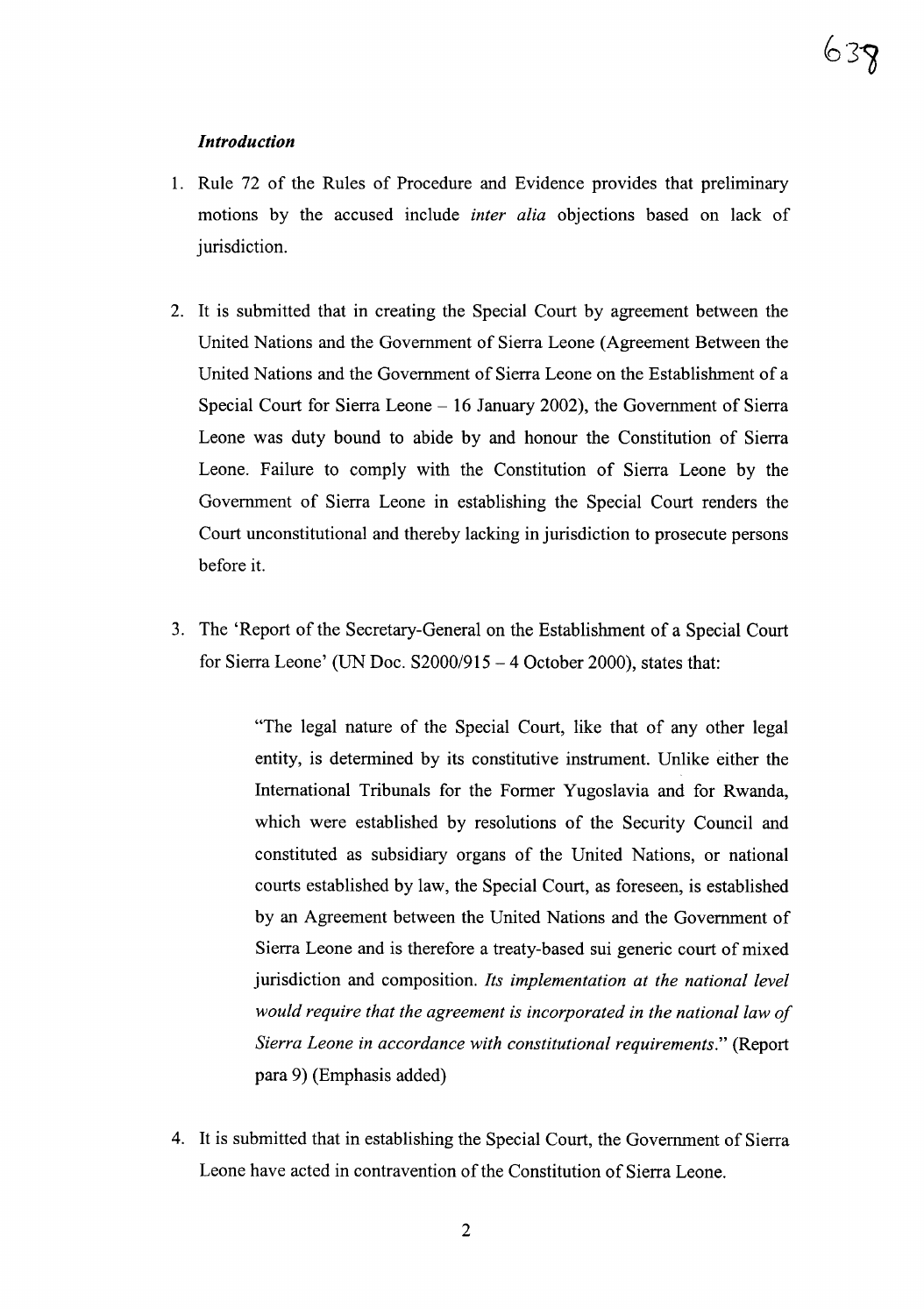## *The Constitution of Sierra Leone*

- 5. Section 108 of the Constitution of Sierra Leone provides that various sections of the Constitution may not be amended without first holding a referendum. Sub-section (4) provides that one half of all eligible voters must take part in the referendum and a minimum of two-thirds of the electorate must vote in favour of the amendment sought.
- 6. Section 108 provides as follows:

(1) Subject to the provisions of this section, Parliament may alter this Constitution.

(2) A Bill for an Act of Parliament under this section shall not be passed by Parliament unless-

a. before the first reading of the Bill in Parliament the text of the Bill is published in at least two issues of the *Gazette*:

Provided that not less than nine days shall elapse between the first publication of the Bill in the *Gazette* and the second publication; and

b. the Bill is supported on the second and third readings by the votes of not less than two-thirds of the Members of Parliament.

(3) A Bill for an Act of Parliament enacting a new Constitution or altering any of the following provisions of this Constitution, that is to say—

- a. this section
- b. Chapter III,
- c. sections 46, 56, 72, 73, 74(2), 74(3), 84(2), 85, 87, 105, 110-119, 120, 121, 122, 123, 124, 128, 129, 131, 132, 133, 135, 136, 137, 140, 151, 156, 167,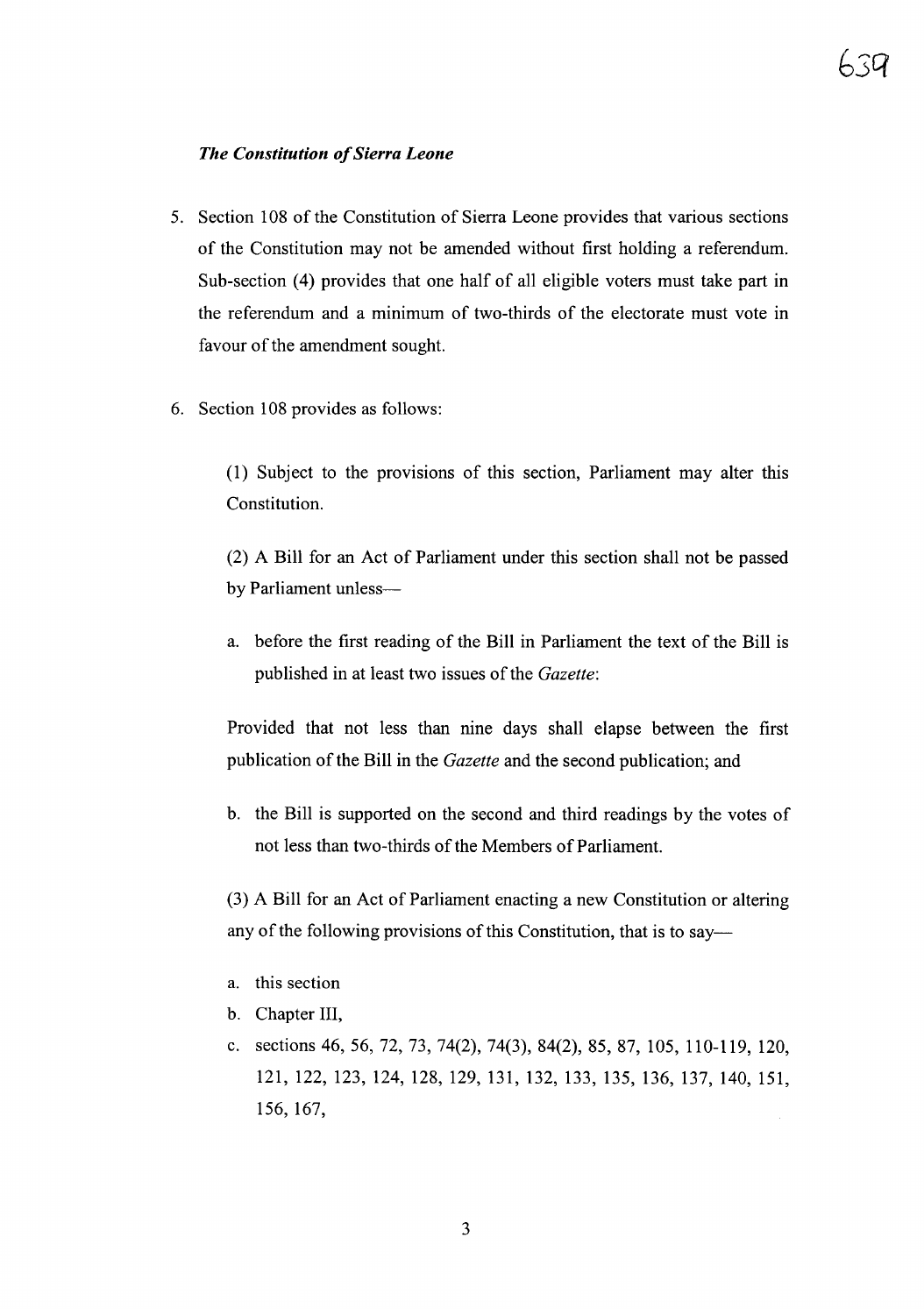shall not be submitted to the President for his assent and shall not become law unless the Bill, after it has been passed by Parliament and in the form in which it was so passed, has, in accordance with the provisions of any law in that behalf, been submitted to and been approved at a referendum.

(4) Every person who is entitled to vote in the elections of Members of Parliament shall be entitled to vote at a referendum held for the purposes of subsection (3) and no other person may so vote; and the Bill shall not be regarded as having been approved at the referendum unless it was so approved by the votes of not less than one-half of all such persons and by not less than two-thirds of all the votes validly cast at the referendum:

Provided that in calculating the total number of persons entitled to vote at such referendum, the names of deceased persons, of persons disqualified as electors, and of persons duplicated in the register of electors and so certified by the Electoral Commission, shall not be taken into account.

(5) The conduct of any referendum for the purposes of subsection (3) of this section shall be under the general supervision of the Electoral Commission and the provisions of subsections (4), (5) and (6) of section 38 of this Constitution shall apply in relation to the exercise by the Electoral Commission of its functions with respect to a referendum as they apply in relation to the exercise of its functions with respect to elections of Members of Parliament.

(6) A Bill for an Act of Parliament under this section shall not be submitted to the President for his signature unless it is accompanied by a certificate under the hand of the Speaker of Parliament (or, if the Speaker is for any reason unable to exercise the functions of his office, the Deputy Speaker) that the provisions of subsections (3) and (4) of this section have been complied with, and every such certificate shall be conclusive for all purposes and shall not be inquired in any court.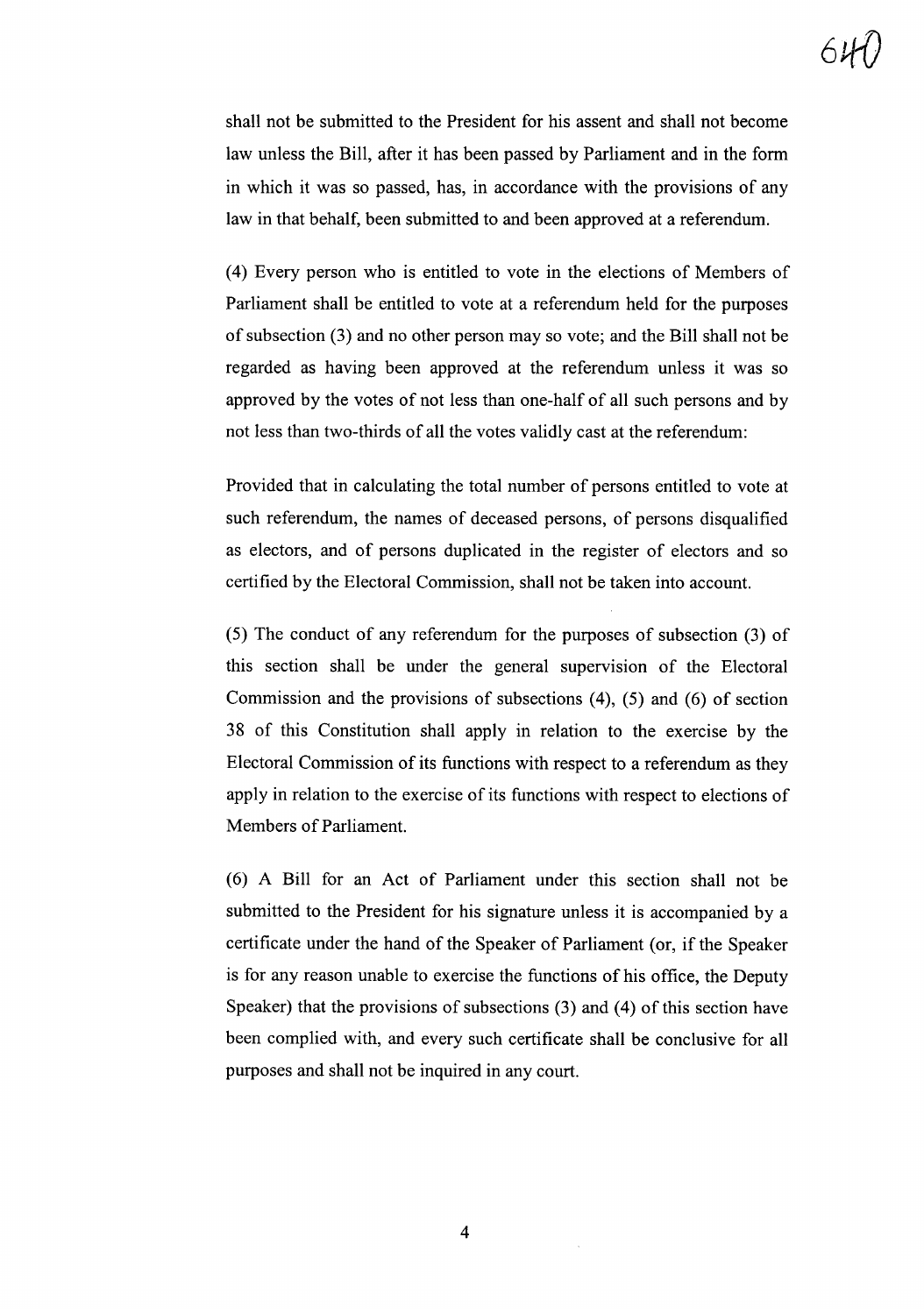(7) No Act of Parliament shall be deemed to amend, add to or repeal or in any way alter any of the provisions of this Constitution unless it does so in express terms.

(8) Any suspension, alteration, or repeal of this Constitution other than on the authority of Parliament shall be deemed to be an act of Treason.

 $(9)$  In this section-

- a. references to this Constitution include references to any law that amends or replaces any of the provisions of this Constitution; and
- b. references to the alteration of this Constitution or of any Chapter or section of this Constitution include references to the amendment, modification or re-enactment, with or without amendment or modification, of any provision for the time being contained in this Constitution or Chapter or section thereof, the suspension or repeal of any such provision, the making of different provision in lieu of such provision and the addition of new provisions to this Constitution or Chapter or section thereof, and references to the alteration of any particular provision of this Constitution shall be construed likewise.

The creation of the Special Court by the Government of Sierra Leone in agreement with the United Nations has the effect of amending fundamental aspects of the Constitution of Sierra Leone for which no referendum has been held.

- 7. Chapter 7 of the Constitution (sections 120 to 145) is concerned with the Judiciary of Sierra Leone. The creation of the Special Court clearly amends the judicial framework and court structure in Sierra Leone. As can be seen from Section 108(4) above, the majority of sections pertaining to the judiciary in Chapter 7 of the Constitution cannot be amended without a referendum of the people of Sierra Leone.
- 8. Section 17(1) in Chapter 3 of the Constitution provides: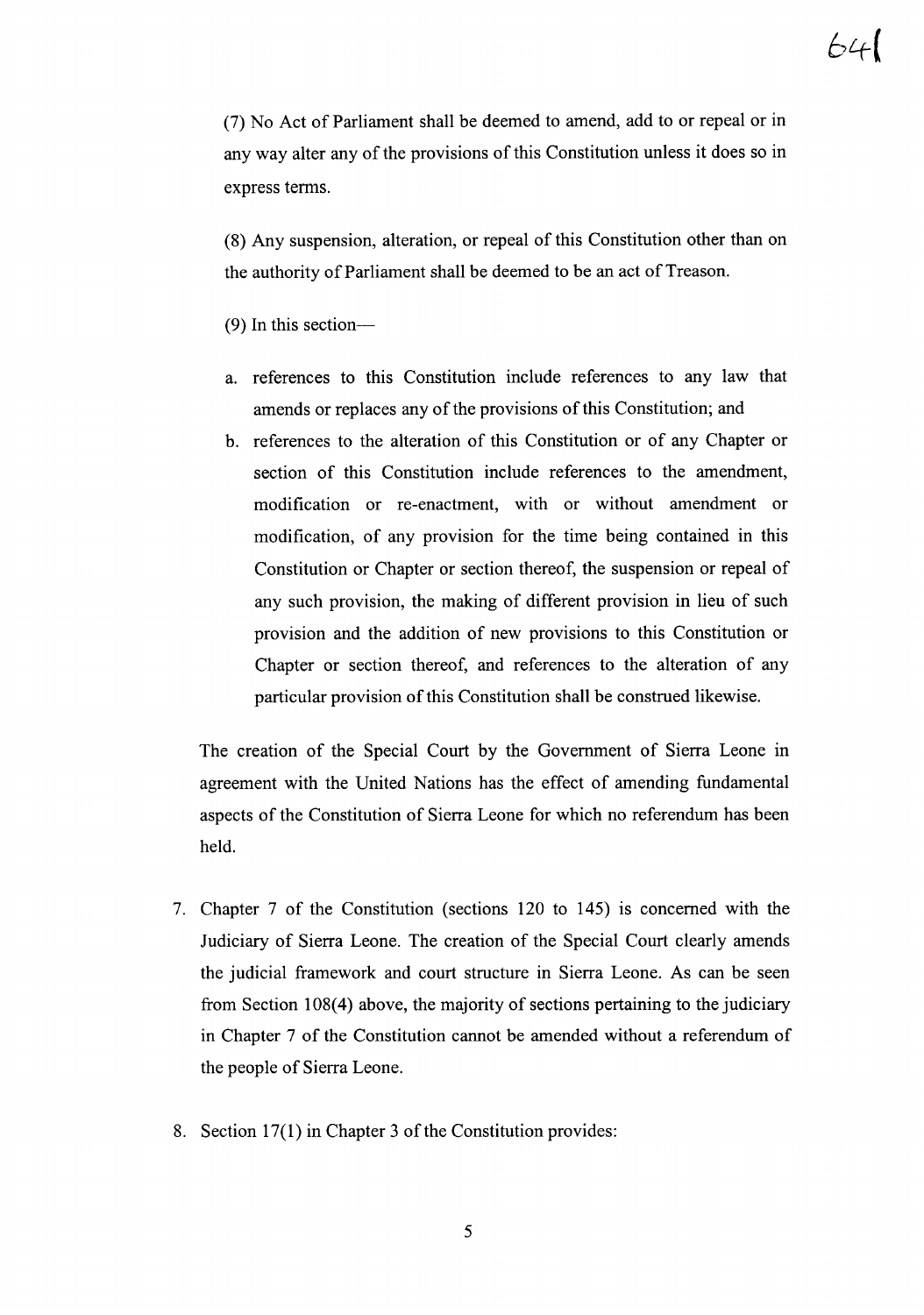(1) No person shall be deprived of his personal liberty except as may be authorised by law in any of the following cases, that is to say  $-$ 

- a. in consequence of his unfitness to plead to a criminal charge; or
- b. in the execution of a sentence or order of a Court whether in Sierra Leone or elsewhere in respect of a criminal offence of which he has been convicted; or
- c. in the execution of an order of the High Court or the Court of Appeal or the Supreme Court or such other court as may be prescribed by Parliament on the grounds of his contempt of any such court or of another court or tribunal or commission of inquiry as the case may be; or
- d. in the execution of an Order of a court made in order to secure the fulfilment of any obligation imposed on him by law; or
- e. for the purpose of bringing him before a court or tribunal, as the case may be, in execution of the order of a court; or
- f. upon reasonable suspicion of his having committed or of being about to commit a criminal offence; or
- g. in the case of a person who has not attained the age of twenty-one years, for the purpose of his education or welfare; or
- h. for the purpose of preventing the spread of an infectious or contagious disease; or
- in the case of a person who is, or is reasonably suspected to be, of unsound mind, addicted to drugs or alcohol, or a vagrant, for the purpose of his care or treatment or the protection of the community; or
- J. for the purpose of preventing the unlawful entry of that person into Sierra Leone, or for the purpose of effecting the expulsion, extradition or other lawful removal of that person from Sierra Leone or the taking of proceedings thereto.
- 9. Section 30(1) of Chapter 3 of the Constitution provides:

(1) In this Chapter, unless the context otherwise requires, the following expressions have the following meanings respectively, that is to say—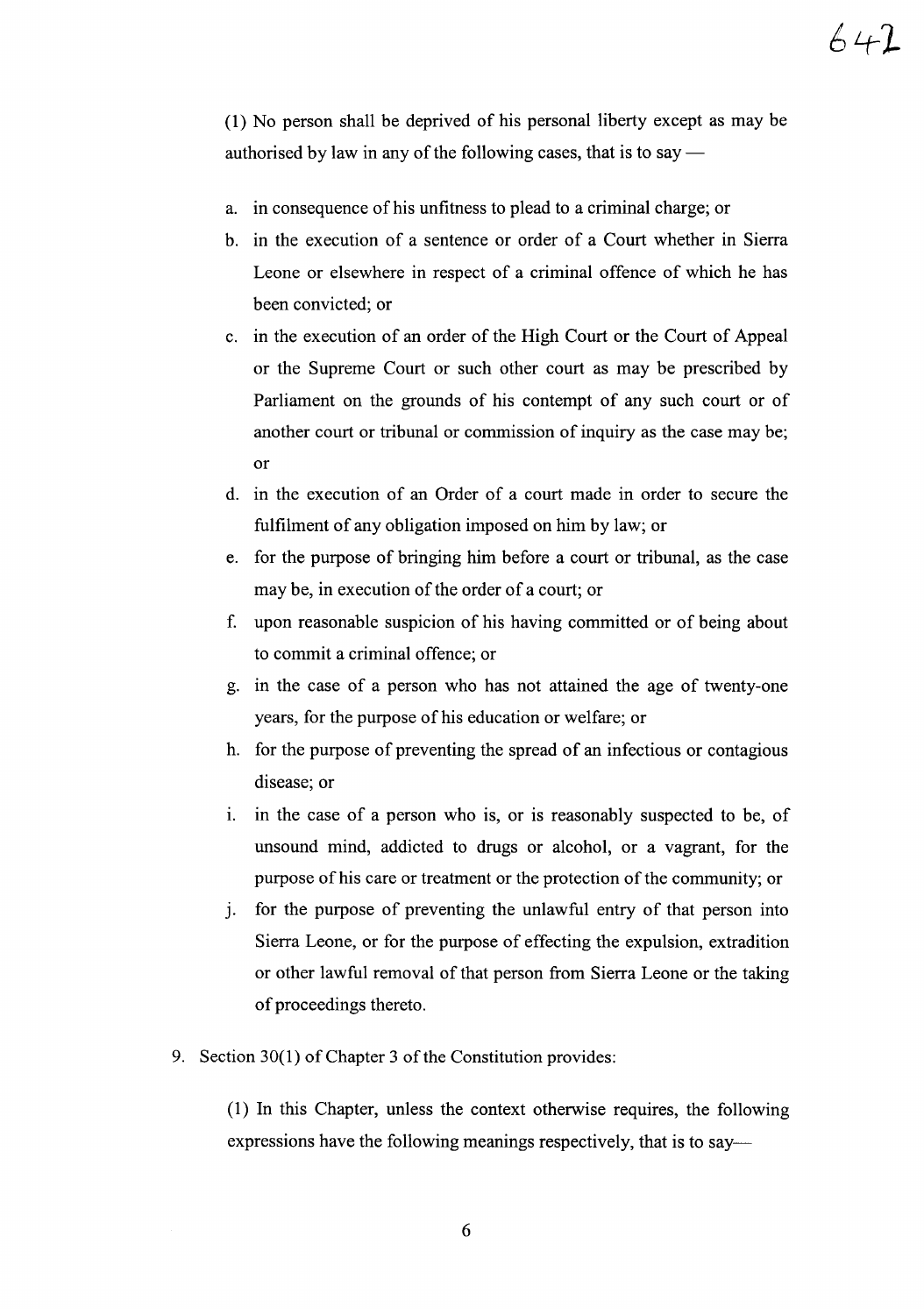"contravention" in relation to any requirement includes <sup>a</sup> failure to comply with that requirement, and cognate expressions shall be construed accordingly;

"court" means any court of law in Sierra Leone other than <sup>a</sup> local court or <sup>a</sup> court constituted by or under service law and-

a. in section 16, section 17, section 18, section 19, subsections  $(3)$ ,  $(5)$ , (6), (9) (but not the proviso thereto) and (11) of Section 23, subsection (2) of section 25, subsection <sup>8</sup> of section 27, subsection (3) of section <sup>28</sup> and subsection (4) of section <sup>29</sup> includes, in relation to an offence against service law, <sup>a</sup> court so constituted; and

in sections 17 and 19, and subsection  $(8)$  of section 27, includes, in relation to an offence against service law, an officer of <sup>a</sup> defence force or of the Sierra Leone Police Force.

. . .

- 10. Thus, it is submitted that the only Courts empowered to order the deprivation of liberty as envisaged by Section  $17(1)$  of the Constitution are those set out in Section 30(1). The Special Court is clearly not mentioned as one of those courts with such powers as mentioned in Section 30(1) and therefore cannot be entitled to detain persons in accordance with the Constitution.
- 11. Moreover, Section 23(1) of the Sierra Leone Constitution provides:

Whenever any person is charged with <sup>a</sup> criminal offence he shall unless the charge is withdrawn, be afforded <sup>a</sup> fair hearing within <sup>a</sup> reasonable time by an independent and impartial court established by law.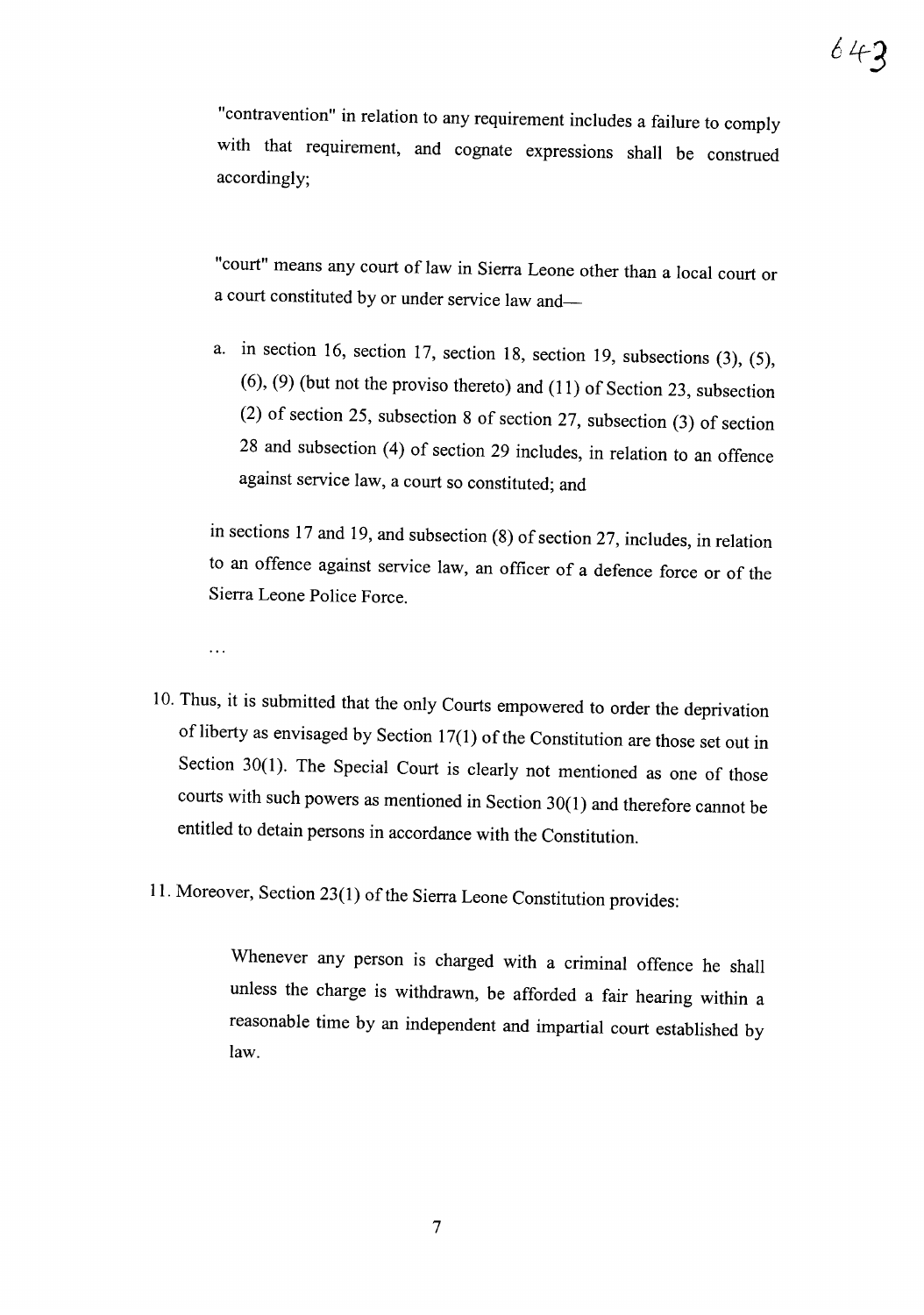$644$ 

Again, the Special Court is not a "court" envisaged by Section 30(1) of the Constitution to determine the charges against someone within the terms of Section  $23(1)$  of the Constitution.

- 12. It is submitted that only after amendment of the Constitution pursuant to Section 108 of the Constitution would the Special Court be able to operate within the jurisdiction of Sierra Leone.
- 13. In the absence of such amendment, the establishment of the Special Court is clearly unconstitutional.

#### *Incorrect Framework Used to Create Special Court*

- 14. It is accepted that the Special Court Agreement, 2002 (Ratification) Act 2002 asserts that the Agreement for the Special Court was, for the part of the Government of Sierra Leone, signed under the authority of the President pursuant to Section  $40(4)$  of the Constitution.
- 15. Section  $40(4)$  of the Constitution provides:

(4) Notwithstanding any provisions ofthis Constitution or any other law to the contrary, the President shall, without prejudice to any such law as may for the time being be adopted by Parliament, be responsible, in addition to the functions conferred upon him in the Constitution, for-

- a. all constitutional matters concerning legislation;
- b. relations with Foreign States;
- c. the reception of envoys accredited to Sierra Leone and the appointment of principal representatives of Sierra Leone abroad;
- d. the execution of treaties, agreements or conventions in the name of Sierra Leone;
- e. the exercise of the Prerogative of Mercy;
- f. the grant of Honours and Awards;
- g. the declaration ofwar; and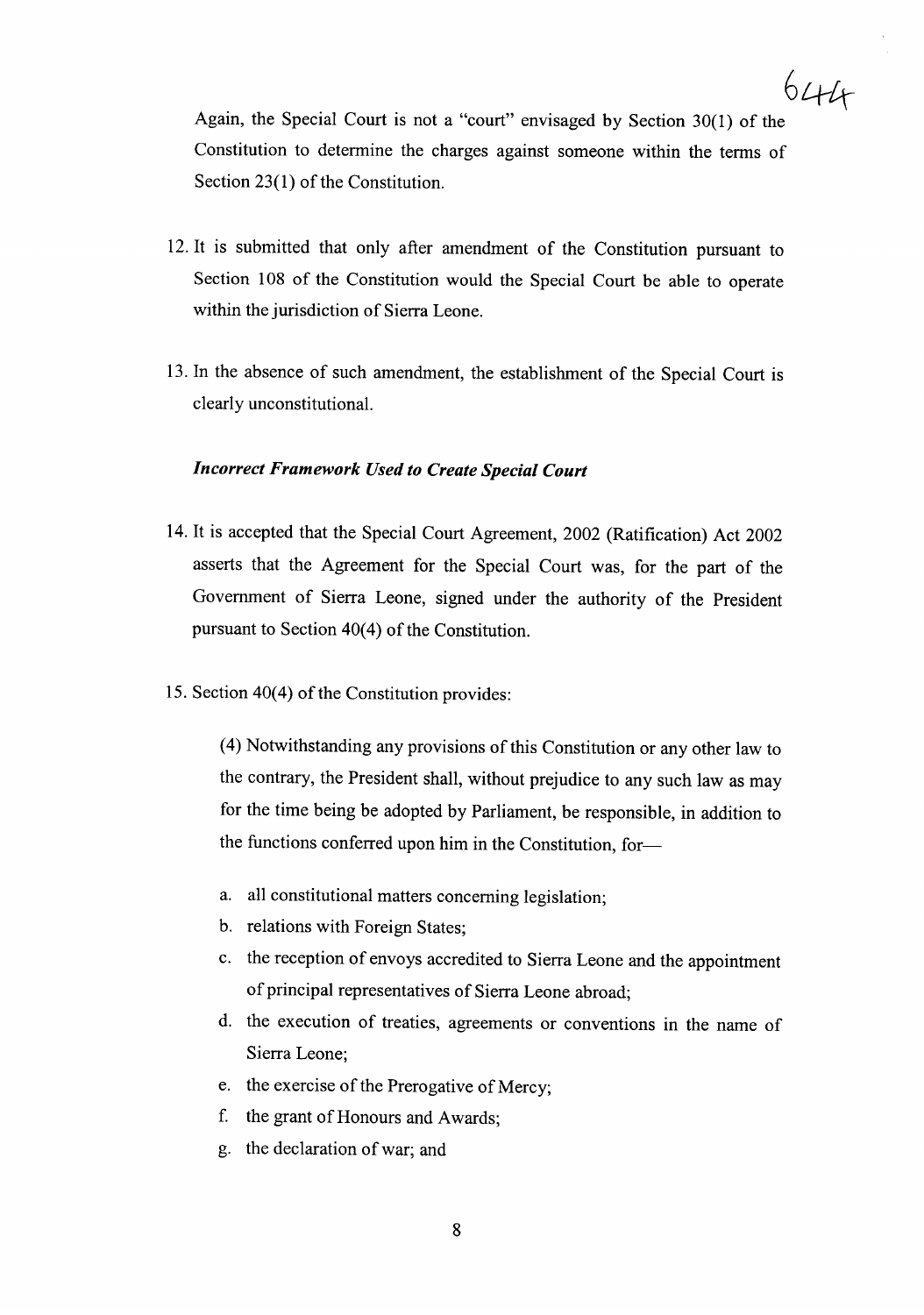h. such other matters as may be referred to the President by Parliament;

Provided that any Treaty, Agreement or Convention executed by or under the authority of the President which relates to any matter within the legislative competence of Parliament, or which in any way alters the law of Sierra Leone or imposes any charge on, or authorises any expenditure out of, the Consolidated Fund or any other fund of Sierra Leone, and any declaration of war made by the President shall be subject to ratification by Parliament-

- i. by an enactment of Parliament; or
- ii. by a resolution supported by the votes of not less than one-half of the Members of Parliament.
- 16. It is asserted by the Government of Sierra Leone that the Special Court Agreement, 2002 (Ratification) Act, 2002 amounts to ratification by Parliament for the purposes of Section 40(4) of the Constitution.
- 17. Section 11(2) of the Special Court Agreement, 2002 (Ratification) Act, 2002, states that:

"The Special Court shall not form part of the Judiciary of Sierra Leone."

18. It is submitted that the Government of Sierra Leone, in creating the Special Court, as a Court sitting in Sierra Leone, presiding over crimes committed in Sierra Leone, by nationals of Sierra Leone, with a view to potentially imprisoning persons convicted by the Court in Sierra Leone, acted unconstitutionally in bypassing the views and wishes of the people of Sierra Leone in relying on Section  $40(4)$  of the Constitution instead of Section 108 of the Constitution in the creation of the Special Court.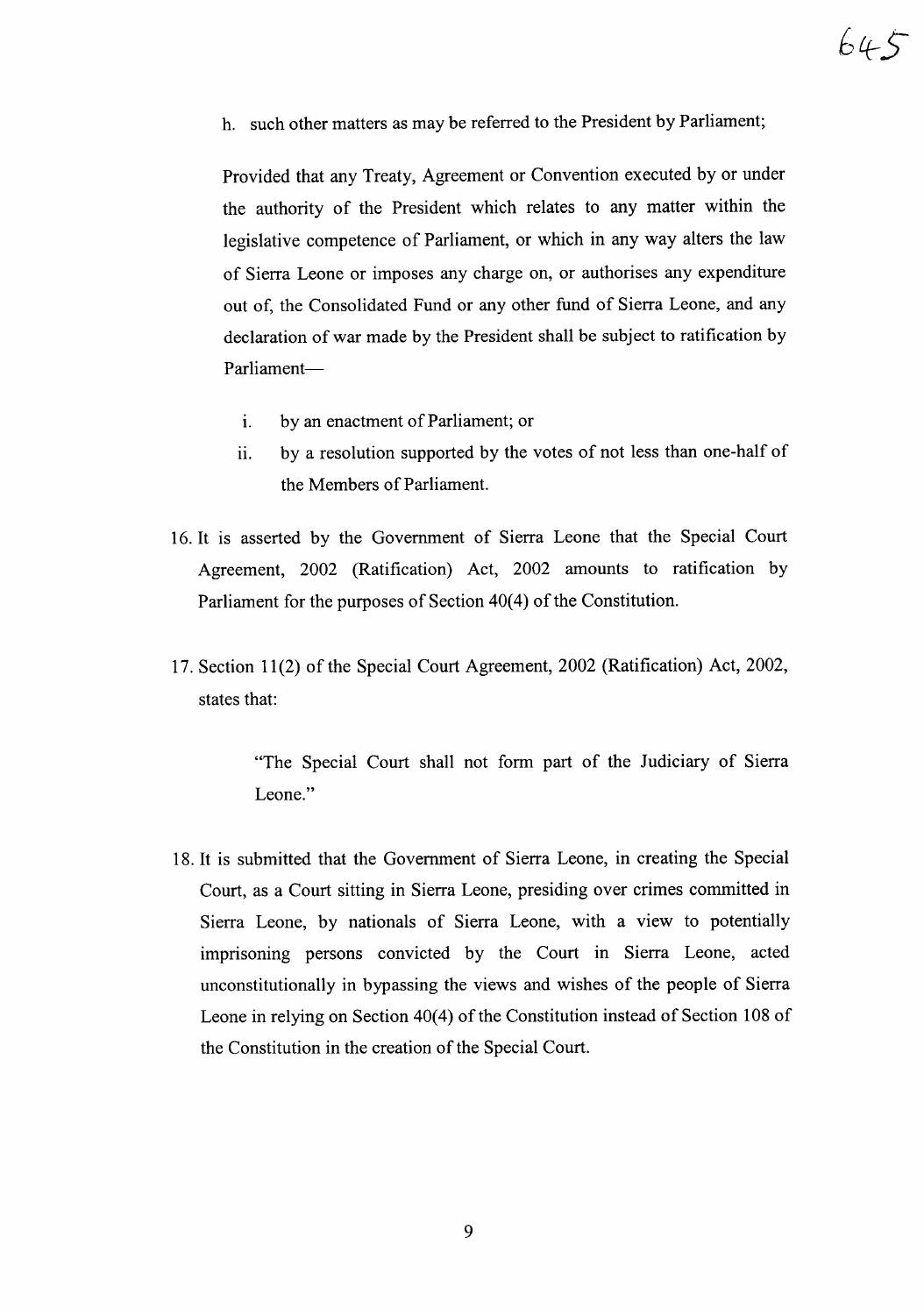## *Conclusion*

- 19. A measure as radical as the establishment of a new court dealing with conduct potentially within the jurisdiction of the Courts of Sierra Leone amounts to, without doubt, an effective amendment of the Constitution and one for which the consent of the people of Sierra Leone should have been sought.
- 20. A consequence of the Government acting unconstitutionally in establishing the Special Court is that the Special Court is unconstitutional and therefore illegal with the effect that it has no lawful jurisdiction over anyone brought before it.
- 21. It is therefore respectfully submitted that the Special Court for Sierra Leone should declare itself as an illegal creation of both the United Nations and the Government of Sierra Leone and release Morris Kallon from detention.
- 22. Finally, as noted in 'Further Application for Extension of Time to File Preliminary Motions' filed 16 June 2003, Counsel for Mr Kallon have not been afforded adequate time and facilities with which to consult with their client on preliminary motions. Accordingly, Counsel for Mr Kallon reserve the right to amend such arguments after having had such opportunity to consult with client on such matters.

## *Orders Sought*

- 23. A declaration that:
	- (i) the Government of Sierra Leone acted unconstitutionally in establishing the Special Court.
	- (ii) the Special Court is therefore an illegal and ultra vires institution.
	- (iii) Morris Kallon should be released from the custody of the Special Court immediately.

In the alternative: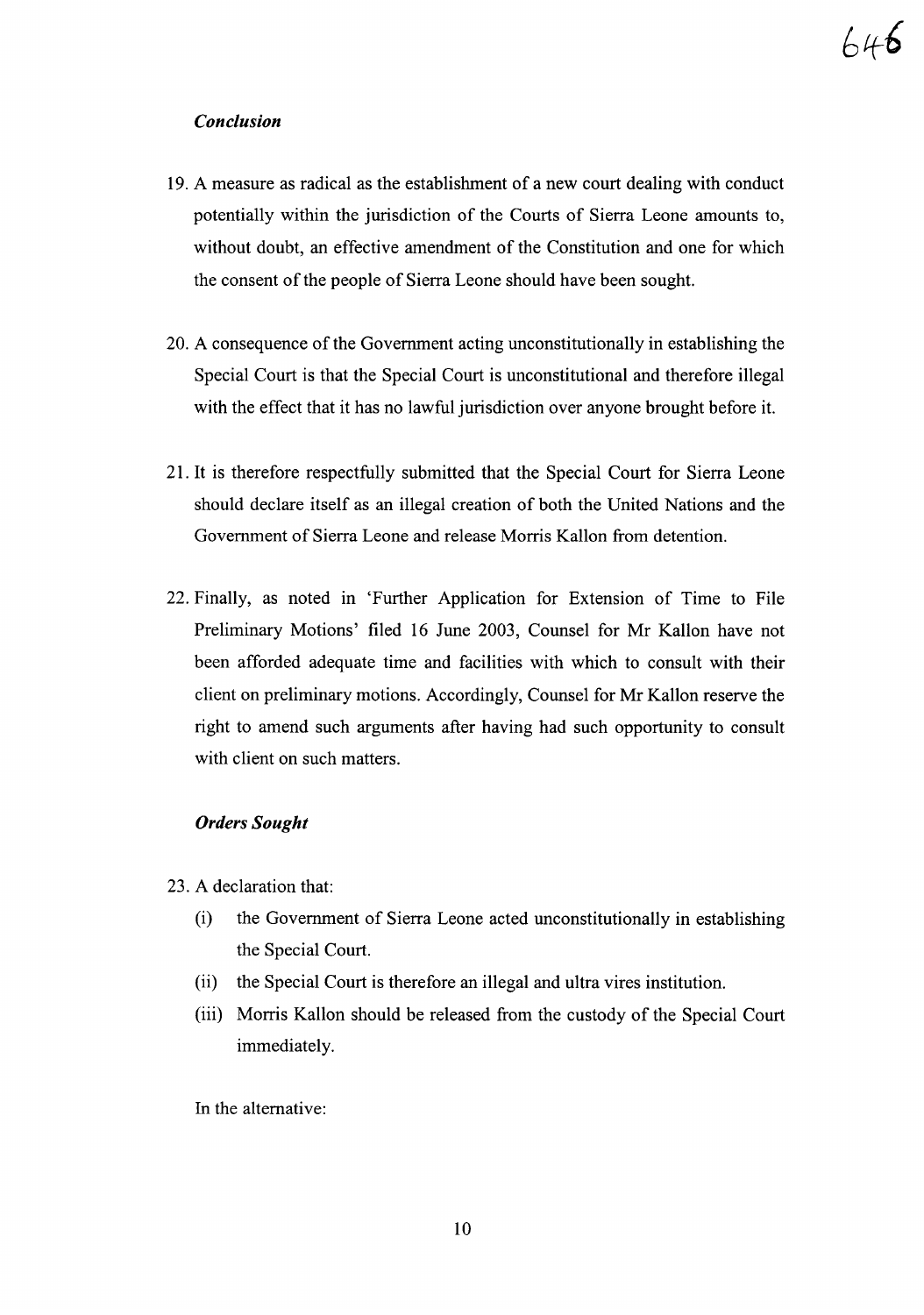- (iv) A postponement of all operations of the Special Court until such time as the Government of Sierra Leone is able to organise and conduct a referendum in accordance with Section 108 of the Constitution. Such referendum to be with a view to seeking the authorisation of the people of Sierra Leone for the all necessary amendments to be made to the Constitution for the proper running and administration of the Special Court of Sierra Leone within Sierra Leone.
- 24. An oral hearing on this matter.

proposté An joues James Oury

Steven Powles London, 16 June 2003.